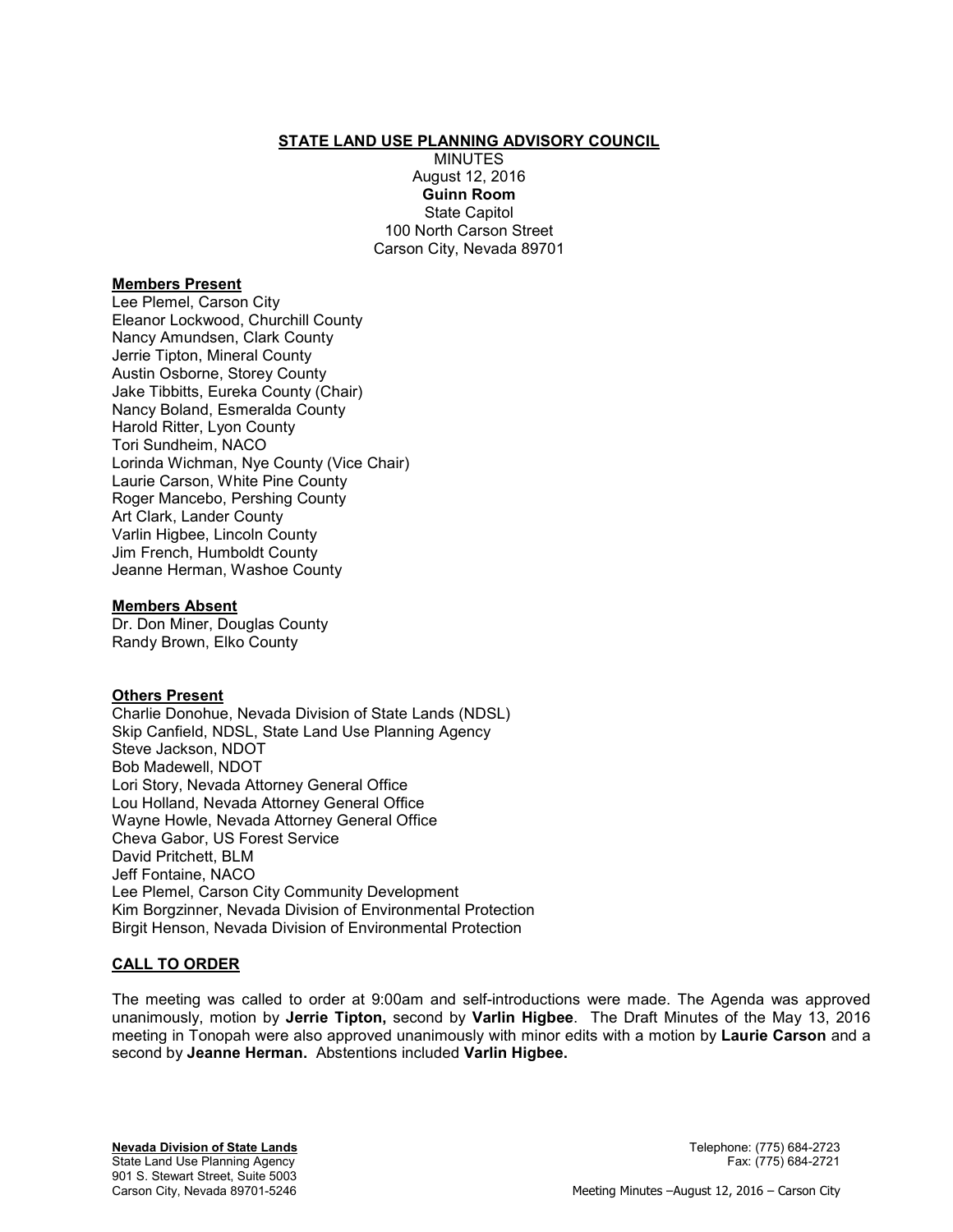# **PUBLIC COMMENTS**

None.

## **NDOT PERSPECTIVE - RS2477 ROADS**

**Bob Madewell** updated SLUPAC on NDOT's role in evaluating county roads for inclusion in their database and acceptance as a public road pursuant to 23 CFR460 *(policies and procedures followed in identifying and reporting public road mileage for utilization in the statutory formula for the apportionment of highway safety funds under 23 U.S.C. 402(c).*

The discussion focused on the differences between types of roads including variations of RS2477 "roads" that are submitted by the counties for review by NDOT. He discussed specific maintenance criteria that qualifies a public road and presented picture examples of travel ways throughout the State in different conditions to show which ones met the criteria. He included examples of RS2477 rights-of-way that would not be considered public roads due to their lack of identified maintenance. He stated that these types of rights-of-way are "accepted" into the NDOT RS2477 database, once received from the counties, but are placed in a GIS layer different than the public roads layer. **Jim French** commented that many roads are not "bladed" yearly, but are maintained when funds allow. **Bob Madewell** responded that NDOT works closely with counties when road status surveys are undertaken. Counties are coordinated with in timing of surveys well in advance. NDOT wants to recognize road status to benefit the counties and would want the counties to have time to update maintenance on any roads in questions. NDOT reports its public roads layer to the Federal Highway Administration every year but does not include the RS2477 layer. **Nancy Boland** commented that the County gains significant standing regarding RS2477 rights-of-way if NDOT accepts those roads, especially if the Federal government tries to close the roads. **Jake Tibbitts** reminded the members that there is a public road definition in the 23 CFR 460, and language in NRS 405.191 is different with NRS including minor roads and RS2477 road references. He asked if NDOT could make the distinction when responding to counties about their submitted roads list that those roads qualify as public roads under NRS. Making sure that it is a public road under NRS, but not necessarily pursuant to CFR (to qualify for the gas tax), is important so that public roads can be accounted for, and in what context. **Bob Madewell** replied that the next NDOT letters coming out in January 2017 will specifically ask the counties to identify which roads claimed as RS2477 and which roads are public. In years past all the letter asked for was number of certified road miles. Then NDOT will coordinate with the counties on the physical inventory to verify that the roads meet the criteria of a public road. The response then from NDOT will be a letter detailing the number of miles of roads submitted and the number of miles of roads accepted as a true public road under CFR460. **Jake Tibbitts** stressed that SLUPAC has a legislative mandate with NACO and the Attorney General to work together on an RS2477 protocol to bring forward these claims and eventually get them perfected. He asked that any NDOT streamlining with their AG be coordinated with the SLUPAC process and the designated AG for SLUPAC to ensure consistency. **Nancy Boland** stated that Esmeralda County identified major and minor roads and maintains them periodically when necessary. Other roads are maintained by travel and are not on the county maintenance list unless there is a catastrophic occurrence. **Varlin Higbee** commented about secondary roads, two-track roads. Most of these were established to access private property and developments at springs, reservoirs, mining claims or other resources. From a county point of view, these roads are critical to the tax base.

## **CARSON CITY DOWNTOWN STREETSCAPE ENHANCEMENT PROJECT**

**Lee Plemel** gave an update on the streetscape improvements to Carson Street, scheduled for completion by Nevada Day 2016. The 2005 *Downtown Envision Plan* was undertaken in response to I-580 coming through town including intensive charrettes and 3D modeling, planning for downtown context, and developing a vision for Carson Street. I580 will be completed to Spooner Junction in 2017

Carson Street Implementation:

- $2005 2014$  detailed studies
	- Engineering / traffic planning
	- Infrastructure upgrades
	- Public review and input

**Nevada Division of State Lands** Telephone: (775) 684-2723

901 S. Stewart Street, Suite 5003<br>Carson City, Nevada 89701-5246

State Land Use Planning Agency Fax: (775) 684-2721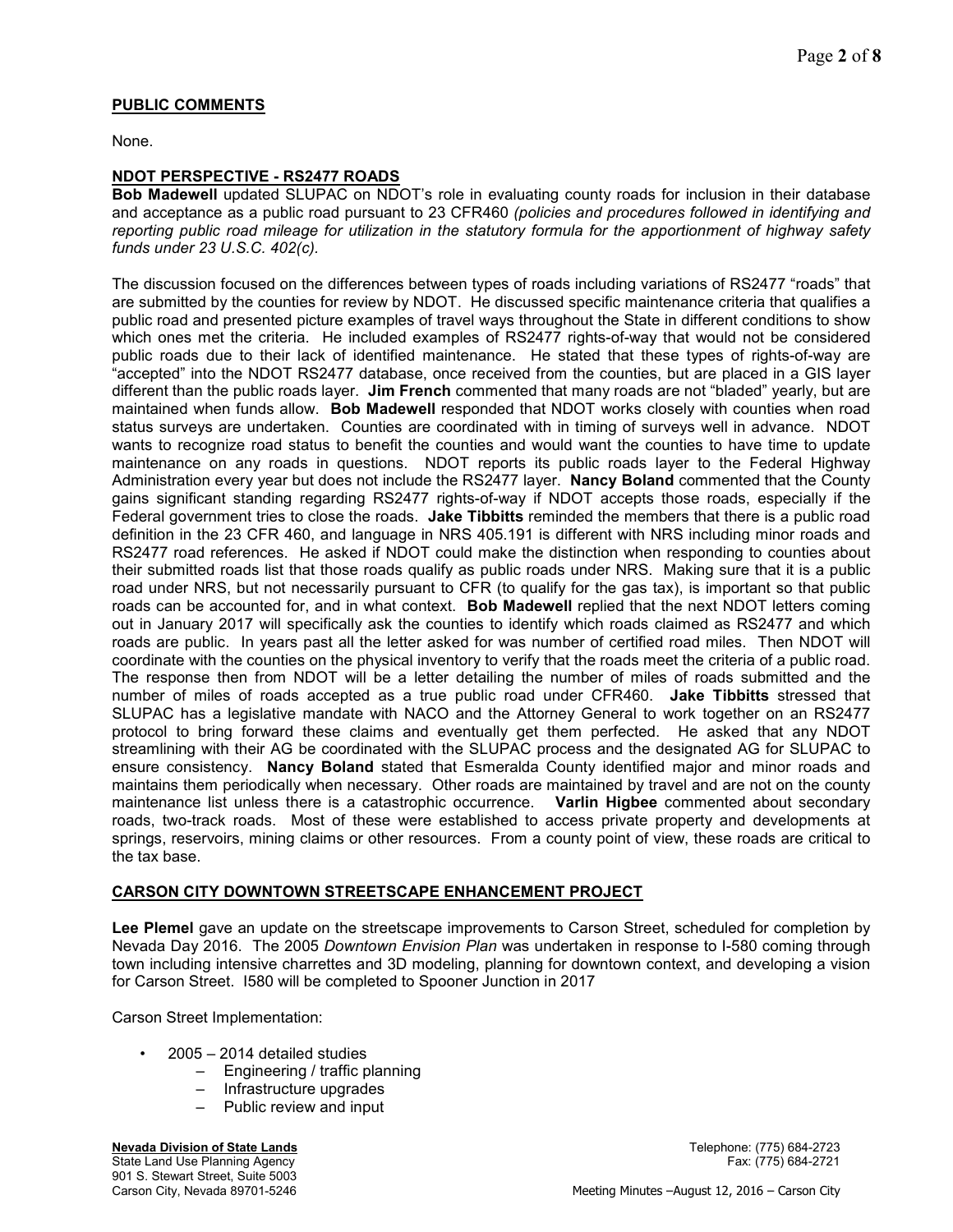- April 2014 project funding
- Part of 1/8-percent sales tax for city-wide capital projects (Plan of Expenditure)
- May 2014 adopted Complete Streets policies

Funding for Carson Street:

- Sales tax: \$6,850,000
	- Travel lanes, center turn lane, bike lanes
	- On-street parking
	- Wide sidewalks (dining / retail / special events)
	- Long-overdue street improvements and repair
- Utility fund: \$2,110,000
	- Long-overdue utility upgrades
- Traffic counts
- Traffic safety
- Parking control and loading
- Emergency services
- **Bike Traffic**

# **NDEP'S SOURCE WATER PROTECTION PLANNING PROCESS**

**Kim Borgzinner and Birgit Henson** gave an update on NDEP's source water protection planning process and their clean water non-point source program.

In the source water protection process, NDEP looks at community drinking well resources and water systems that are regulated through NDEP. NDEP travels to each community and an inventory is generated and a scientific model created to show where the wells are capturing the underground water. Mapping is developed showing how the water sources interact with land use patterns above ground and how those land uses could create potential hazards to the wells. Examples include the effects of a gas station on a local well or the effects of large scale agriculture producing nitrates that affect multiple wells. Once these compatibility maps are complete, NDEP works with the communities to develop a plan to address mitigation measures and other policies that will help protect drinking water sources. Policies include better coordination with new development, monitoring, public education, etc.

The clean water non-point source program works closely and parallel to the source water protection planning process in addressing the effects on water quality due to incompatible land uses. Public education is one component where best management practices are employed to protect water quality. Non point is any pollutant that can run off the land in a diffuse way, (not from the end of a pipe which would be regulated by NPDES), that can impact surface water quality, whether it is a river, creek, ditch or storm water drain. Many counties with a large enough population are regulated by the EPA's National Pollution Discharge Elimination System (NPDES), and regulated by the State as to what can run off of urban areas. For many other rural communities not regulated by NPDES, NDEP can assist in storm water planning to get ahead and prepare for a next census that would trigger NPDES regulation.

## **RS 2477 ROADS WORK SESSION**

**Wayne Howle,** Attorney General's Office has been designated the lead from the AG's Office and began by stating that the Legislative bill directing SLUPAC to develop the protocol was approved with no fiscal component. Attorney General **Laxalt** is committed to working through this process with SLUPAC and NACO, to develop the RS2477 protocol, as required by SB456. However, the AG's Office recognized early on that the process would require resources and funding. The legislators realized that the fiscal note would kill the bill. The Attorney General agreed to pull the fiscal note off the bill with the understanding that any work would require additional funding. It does not look feasible for the Attorney General to approach the Legislature for additional funding unless there is support from multiple stakeholders. A protocol can be developed, including utilization of examples like Utah. A "Plan for Litigating" should be developed. Every road is a potential case and it is our burden to make the case. The road must be on public land, the land must not have been withdrawn, and there must be actual evidence of construction, it has to have been in existence prior to 1976 (FLPMA revoked RS2477 and came into existence in 1976). The final element is a road so constructed must

State Land Use Planning Agency 901 S. Stewart Street, Suite 5003<br>Carson City, Nevada 89701-5246

**Nevada Division of State Lands** Telephone: (775) 684-2723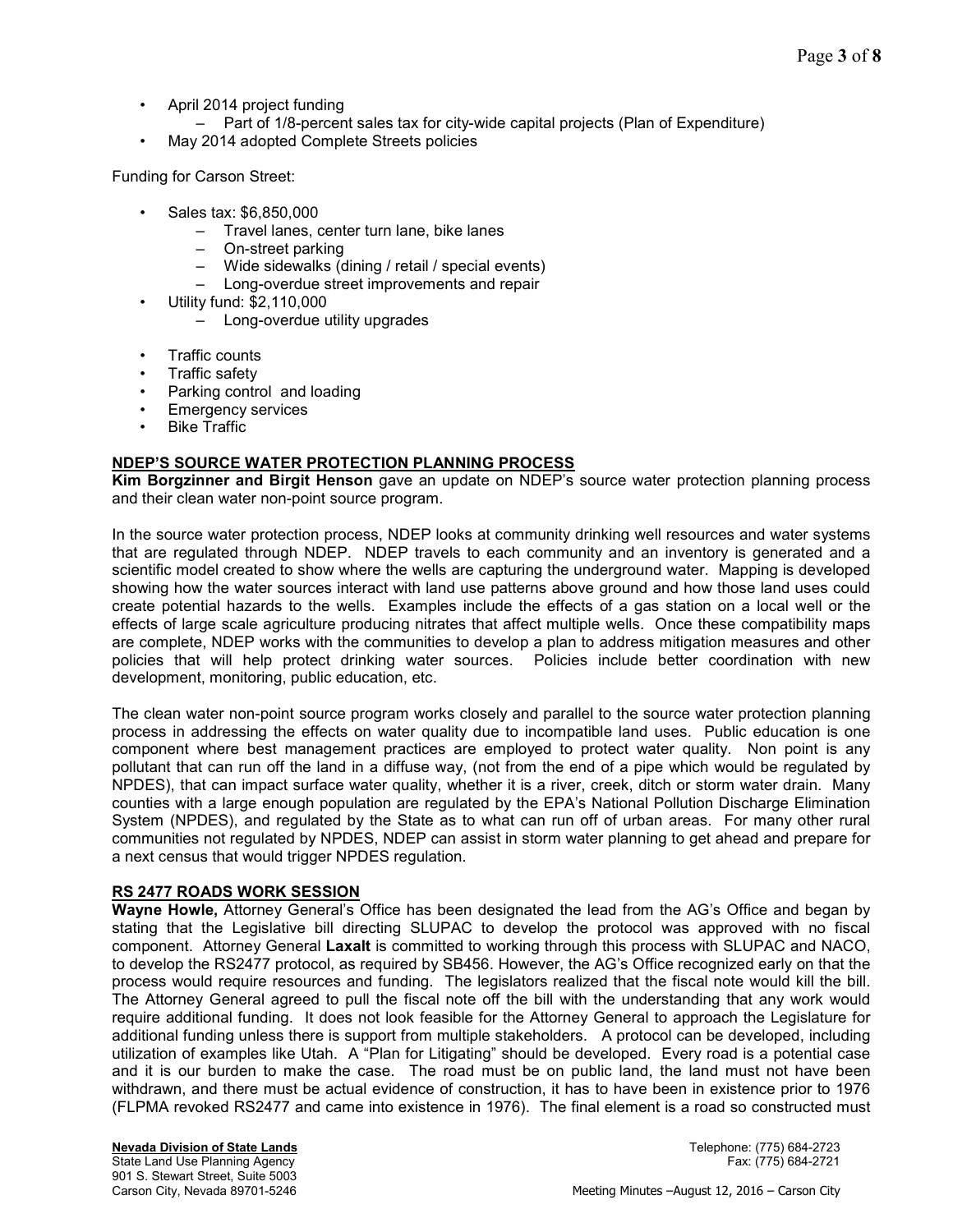be accepted by the State. The precedent in Nevada is by use. To prove each case requires evidence. Utah is in the process of gathering evidence through any admissible source such as maps, public title and maintenance documents, oral testimony, etc. **Jake Tibbitts** asked, in light of the lack of funding, should SLUPAC hold off on developing the protocol. **Wayne Howle** replied that the protocol should move forward. **Jim French** asked if lands withdrawn such as sage grouse areas will affect RS2477 designations. **Wayne Howle** responded that those circumstances shouldn't affect RS2477 road determinations. **Jake Tibbitts**  stated that withdrawals such as for sage grouse are created under FLPMA, and FLPMA was created subject to valid and existing rights. **Jerrie Tipton** asked about roads that pre date the creation of the US Forest Service, some of which exist in Mineral County (Lucky Boy Pass example). The County has documented the use and maintenance of these roads. **Wayne Howle** agreed that documentation like that is effective to show that the road preexisted the withdrawal. **Jake Tibbitts** mentioned that State of Utah is not pursuing RS2477 on US Forest Service lands due to how difficult it is to gather evidence.

**Jake Tibbitts** summarized four points to move forward with the protocol:

- Start with the Utah and Nye County processes and identify Nevada specifics.
- Review and adjust Utah's and Nye's processes for Nevada.
- **Conduct a significant outreach and education process.**
- Build capacity for the final perfection of title with adequate Attorney General funding and county participation in that funding. **Lorinda Wichman** mentioned that the cost to Nye County has so far been \$400,000.

Once a protocol is developed, it will depend on individual counties to have the resolve to contribute funding, gather evidence and pursue quiet title or other avenue for their roads. At the Legislative Committee on Public Lands meeting in Elko, Eureka County made it clear that this will be a request in the near future for funding and commitment, and for them to consider an appropriation to the Attorney General's Office.

**Charlie Donohue** asked if it is necessary to litigate each road individually or can the protocol be developed first and the protocol be litigated by reviewing its thresholds. If roads come in meeting the threshold then, they would not need to be litigated. **Wayne Howle** responded that the most prudent process would be case by case, litigating each individual road. The factors are very site specific. **Jake Tibbitts** said that Utah creates a file for each road, then includes multiple roads in a package seeking quiet title. The intent is recognizing things that are already out there. The intent is to avoid conflicts like Jarbidge. Our process is to recognize what rights exist so that closures cannot be made. **Wayne Howle** said that the majority of roads should already be agreed upon by all and the list for litigation should be small, with a mechanism such as a consent decree in place to avoid a full-blown legal case, and a judge could sign a simple judgement.

**Jerrie Tipton** said that good historical documentation is critical.

**Lorinda Wichman** stressed the need not to reinvent the wheel. Use the Utah example and the Nye County protocol as a template.

**Jake Tibbitts** asked if there should be a working sub group to proceed with his four key points. The members concurred that a sub group is not necessary, but that members, coordinated by **Jake Tibbitts,** should move forward with the review and reported back by **Jake Tibbitts. Jake Tibbitts** asked each member to review the Legislative Committee of Public Lands documentation on Eureka's request for support and appropriations, and seek support from their individual county commissions for funding and commitment to support the development of the protocol, and once in place, follow the protocol.

## **COUNTY PLANNING ISSUES**

**Nancy Amundsen**, Clark County:

Issue with BLM requiring permits for certain County work due to BLM's ownership of the mineral rights beneath, example given was the need to clean up a County detention basin where BLM owns the mineral rights, this is an unnecessary and onerous requirement.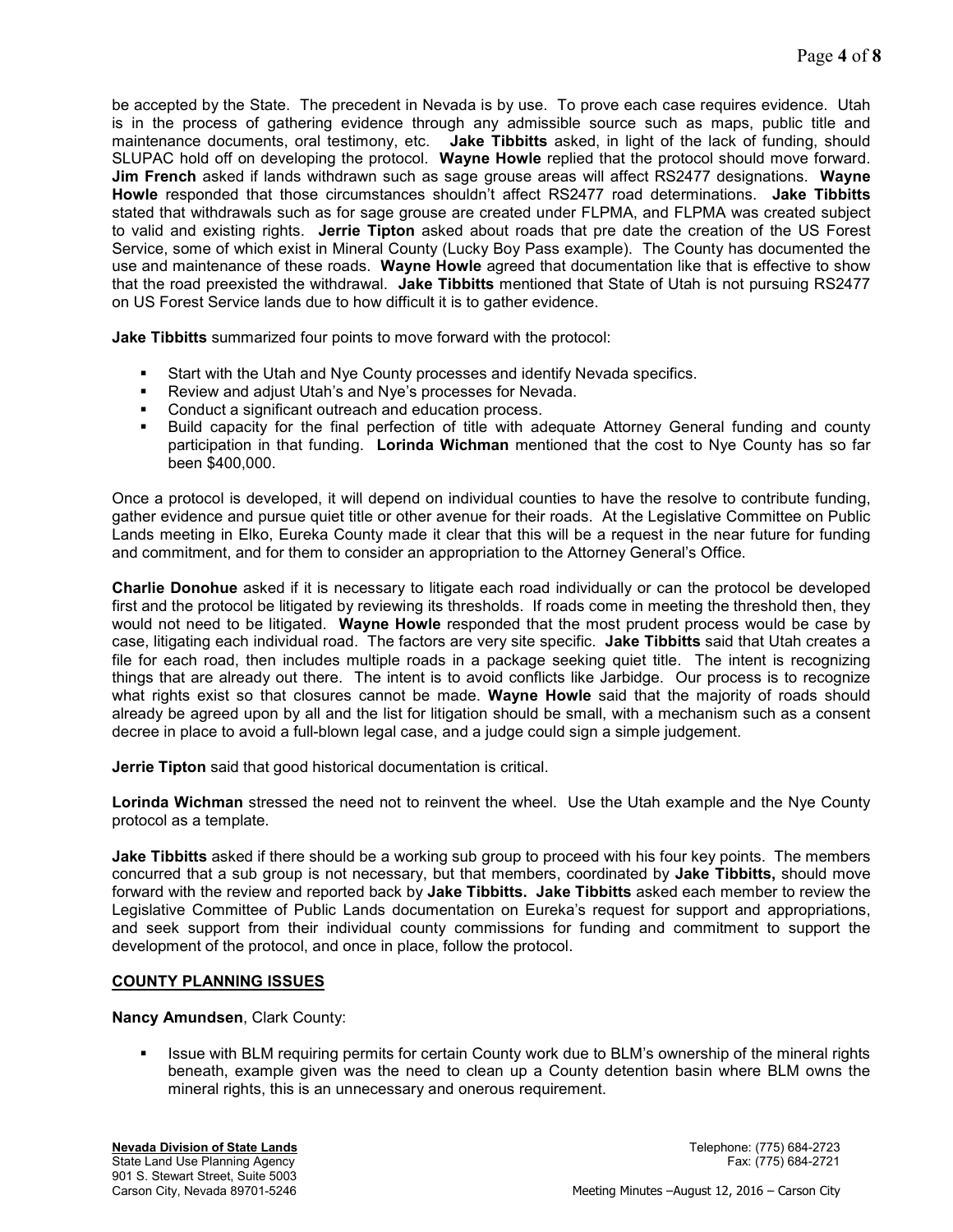# **Jake Tibbitts**, Eureka County:

- The draft Water Resources Master Plan is complete and the Planning Commission has approved it, to be forwarded on to the County Commission.
- A Groundwater Management Plan is being developed to address the Diamond Valley Critical Management Area (special designation under Nevada water law, only basin in Nevada with that designation, designated in 2015). The plan must be completed within 10 years of designation. Goal is to reduce pumping over time and keep as much agricultural base as possible. Without a plan, the State Engineer could cut off all junior rights. Diamond Valley represents two thirds of the entire tax base of Eureka County. 25,000 acres of irrigated agriculture is in Diamond Valley. Over 60% of that would be lost if junior rights were cut off by the State Engineer. Eureka Town and two general improvement districts also draw their water from Diamond Valley.
- Eureka County has been approached to consider pursuing a county lands bill, but at this time, there is no political appetite to do so.
- The downturn in mining has resulted in a deflation of the County's economy. Employee levels are the lowest since the 1990's It is the first time in 30 years that the County Commission has raised the tax rate. Eureka County is the definition of boom and bust.
- The sage grouse decision has resulted in significant harm to the County. For example, a gravel pit that has been in existence for 60 years with a use permit for expansion that just expired. In seeking a new permit, BLM has identified the pit is within four miles of a lek. BLM has now placed stipulations on the pit that prohibits access six months out of the year, and there are no emergency provisions provided. In speaking with the local BLM office, they are unable to help without direction from the National office.

# **Harold Ritter**, Lyon County:

- The County has replaced its community development director with a contractor.
- National Fish and Wildlife Foundation (NFWF) continues to buy land and use the associated water rights to support Walker Lake. County's concern is the agricultural land in Smith and Mason Valleys is taken out of production. Lands without water become difficult to maintain.

## **Tori Sundheim**, NACO:

Sage grouse litigation is ongoing with an anticipated judgement in 2-3 months.

# **Lorinda Wichman**, Nye County:

- Planning staff looking at establishing a special use permit process county wide for oil and gas lease proposals.
- County pursuing a shooter site cleanup.
- A County gravel pit came up for permit renewal, Lorinda has a copy of the signed receipt from BLM that the renewal request was received. BLM insists that the permit expired because they have no record of the renewal request.
- Best in the Desert race through Basin and Range National Monument was supported by the County because the Presidential Proclamation stresses maintaining valid and existing rights, and this race has occurred there for many years.
- County supports the groundwater management planning being undertaken in Eureka County and hopes to apply lessons learned there to Basin 162 in Nye County.

## **Laurie Carson**, White Pine County:

- Looking at issues with Cummins Lake water level and fisheries reestablishment, and potentially realigning US93. Also pursuing possible grants with NDOW and NDOT to help restore what was once a very productive fishery.
- Counties will have ballot question on whether to move forward on fuel tax indexing.

State Land Use Planning Agency 901 S. Stewart Street, Suite 5003<br>Carson City, Nevada 89701-5246

**Nevada Division of State Lands** Telephone: (775) 684-2723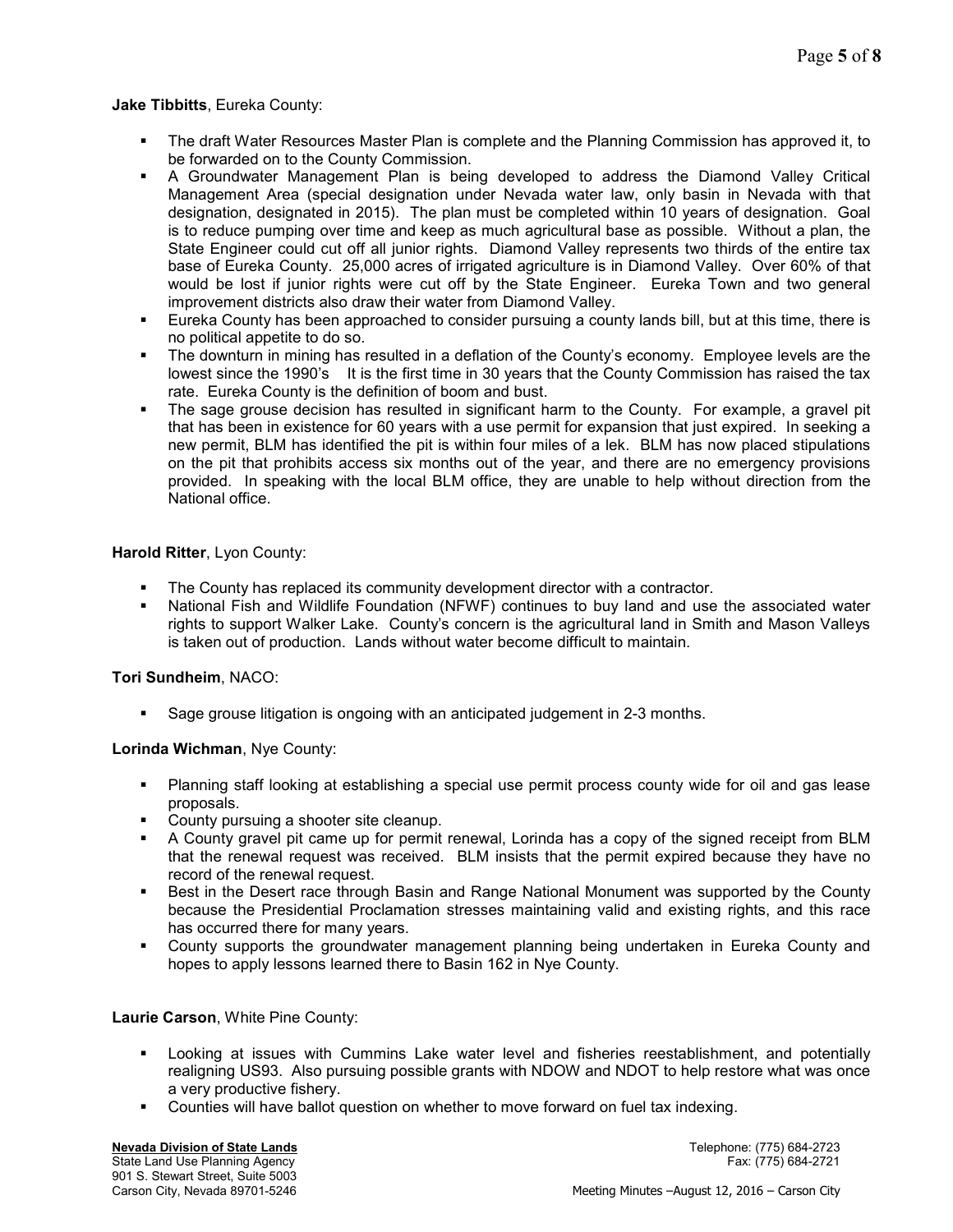Murray Street being overhauled. The sewer and water infrastructure is currently historic wood pipes.

**Roger Mancebo**, Pershing County:

- County Water Plan is just about completed.
- Land bill looks very good and the County hopes it is not altered in Washington D.C.

**Varlin Higbee,** Lincoln County:

- Basin and Range National Monument was designated in Lincoln and Nye Counties. Scoping meetings have been occurring and it is important for the counties to stay involved as the RMP is developed.
- US Ecology dump along US93 has been acquired by the County. The County purchased 320 acres, seven of those acres is the actual landfill, and 12 acre-feet of water rights. A new well will need to be drilled with a change of point of diversion.
- Approximately 600 acres of BLM land are identified for disposal later this year, pursuant to the Lincoln County Land Act. The LCLA identified 90,000 acres for disposal when the Act was approved 13 years ago, however, very few acres have actually been disposed.

## **Jerrie Tipton,** Mineral County:

- The update to the Carson City BLM RMP has been delayed and it now appears that the plan will come out summer of 2017.
- The County Master Plan and Public Lands Policy Plan are in need of update. Part of the Inyo National Forest is in Mineral County, as well as the Humboldt-Toiyabe. The Inyo Forest Supervisor suggested that the County identify land use designations on all US Forest Service lands, and refrain from using the term "open space". There is a push from some groups to designate all Inyo National Forest lands in Mineral County as wilderness. Master Plan land use designations on the US Forest Service land can help explain the County's multiple use designs for the land.

## **Nancy Boland,** Esmeralda County:

 Gold Point town site land tenure is being resolved with BLM so that the residents there can establish clear title to their homes and improvements, clouded for decades by BLM. Existing SHPO cultural resources inventories are being used as well as the data in the EIS for the solar energy zone adjacent to town to qualify for the background inventory requirements, rather than requiring the county to conduct a complete new study. The goal is to acquire surface rights for the town and hopes that mineral rights could be acquired also. The town site is 200 acres, the county currently only gets about six cents an acre through PILT and could see over \$100 per acre under clear title private ownership.

## **Jim French,** Humboldt County:

 Issue in BLM Winnemucca district where prior BLM district managers designated large swaths of land as suitable for disposal and now those same managers are consultants with questionable ethical intentions in the County. Currently there are sage grouse and mineral withdrawal proposals. Potential for negative impacts to County because there will be seasonal closures of roads within the sage grouse focal areas (SFA's). Another concern is the potential effect to county R&PP sites and lands identified for economic development on those R&PP lands and other lands identified for disposal in the Winnemucca RMP. The County has a landfill site in jeopardy of being expanded due to its proximity to an SFA. Another site in jeopardy is a proposed safety zone for the shooting range. Many of the development proposals have been on the books for over a decade. These sites have shown up on the maps right in the middle of priority habitat, the maps are incorrect. The County is being harmed and the BLM is silent to the County's concerns. When pressed to explain how the SFA's were created with no harm to the County, BLM has no answer. The overarching concern from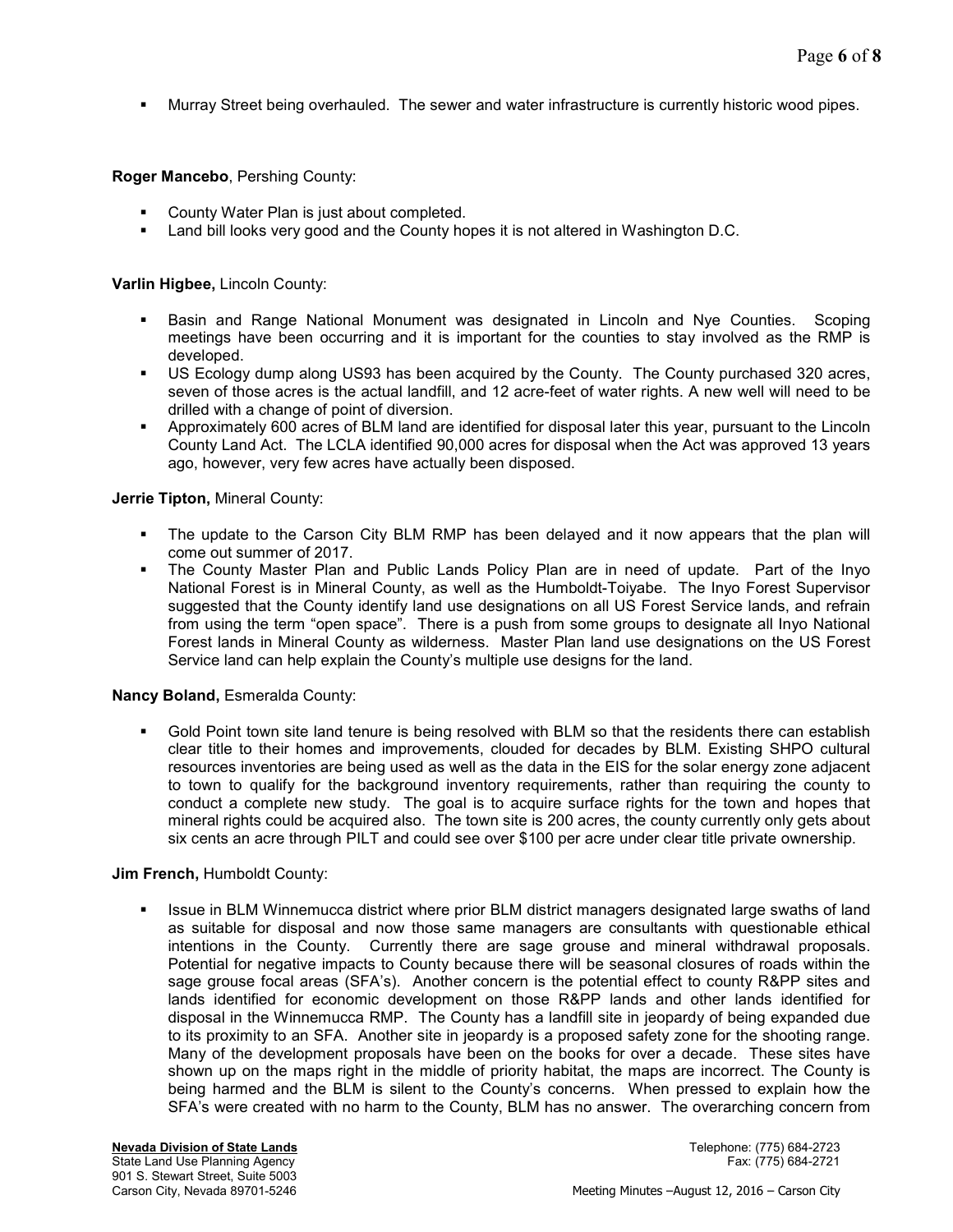the County's perspective is the Winnemucca BLM will not provide any level of certainty for any developments or existing projects that now are near SFA's.

**Jeanne Herman,** Washoe County:

 Proposed public lands bill for the county is underway and the mapping has been approved. Public meetings will occur in September.

## **Austin Osborne,** Storey County:

- Seven-year Master Plan update process is now complete. The Plan included an exhaustive stakeholder involvement and review process and is site specific to each community. In addition to the standard elements, the Plan includes a Public Lands Policy section.
- The USGS has been studying the water situation in Mark Twain and the Highlands since the 1990's. They have found a 3-foot drop in water in Mark Twain and a 160-foot drop in the Highlands. They have proposed resident volunteer well monitoring, partially paid for by the County, to understand in a broader spectrum the water situation in the Highlands. The County will ultimately make recommendations based on the USGS findings.
- **Tesla plant is moving along on schedule.**
- Still working on the County land bill addressing land tenure in Virginia City. Unfortunately BLM staff that have been very helpful have been transferred and now there is a disconnect on moving forward.

#### **Eleanor Lockwood,** Churchill County:

- County Board of Highway Commissioners adopted resolutions for RS2477 rights-of way process. Will start oral history process soon.
- County Commission approved a special use permit for a new Ormat geothermal plant in Edwards Creek Valley. Unfortunately it took the BLM three years for their review process. The Churchill County Code includes a stipulation that if the County requires assistance in review of a project such as this, the fees associated with hiring outside consultants, up to \$50,000, must be paid by the developer. In this case the fees of \$50,000 were paid by Ormat upon submittal of their permit application to the County.

#### **COUNCIL MEMBER COMMENTS COUNCIL DISCUSSION AND RECOMMENDATIONS/CHECK IN ON SLUPAC GOALS**

Primary 2015-2017 SLUPAC focus areas:

- RS2477 Roads Protocol (SB 456)
- **EXECOUNTY NEPA Consistency Review Assistance**
- **Public Land Policy Plan Update Assistance and Outreach**
- SLUPAC and Counties Role and Inclusion in Development of a Statewide Water Management Plan (AB 198)
- **ACEC Procedures (AB 144)**

Due to lack of time, this standard item was not discussed.

Next meeting will be November 4, 2016 in Eureka.

#### **PUBLIC COMMENT**

None

#### **ADJOURNMENT**

The meeting was adjourned at 12:01 pm for lunch and a field trip to see developments along Carson Street.

State Land Use Planning Agency 901 S. Stewart Street, Suite 5003<br>Carson City, Nevada 89701-5246

**Nevada Division of State Lands** Telephone: (775) 684-2723